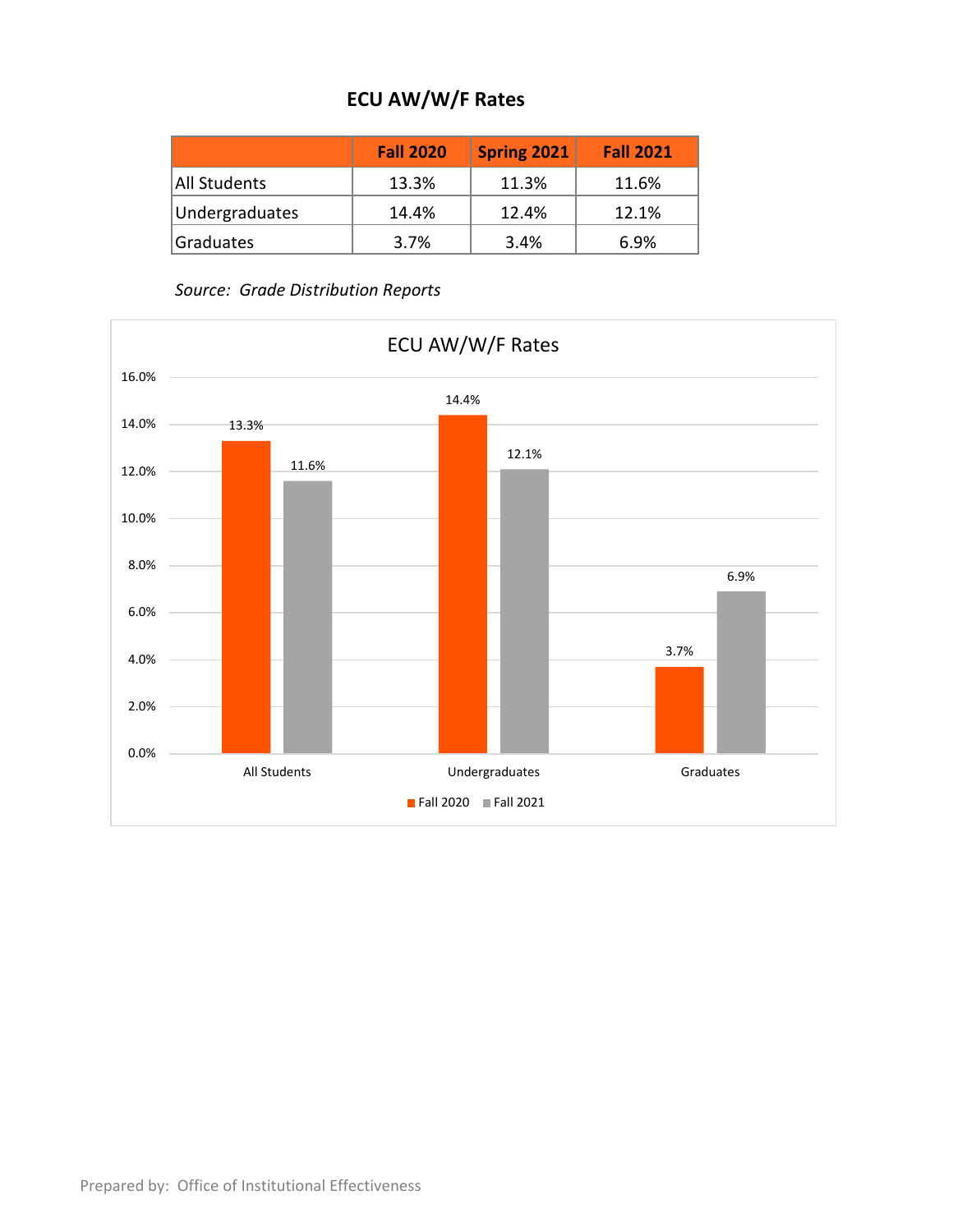## **Fall 2021 AW-F-W Rates by College/School**

|                | <b>Stonecipher</b><br><b>School of</b><br><b>Business</b> | <b>College of Liberal Arts</b><br>and Social Sciences | <b>College of</b><br><b>Education and</b><br><b>Psychology</b> | <b>College of Health</b><br>and Sciences |  |
|----------------|-----------------------------------------------------------|-------------------------------------------------------|----------------------------------------------------------------|------------------------------------------|--|
| All Students   | 10.4%                                                     | 12.8%                                                 | 10.0%                                                          | 12.8%                                    |  |
| Undergraduates | 10.5%                                                     | 13.2%                                                 | 11.4%                                                          | 12.8%                                    |  |
| Graduates      | 8.9%                                                      | 6.5%                                                  | 6.8%                                                           | 0.0%                                     |  |

*Source: Grade Distribution Reports*